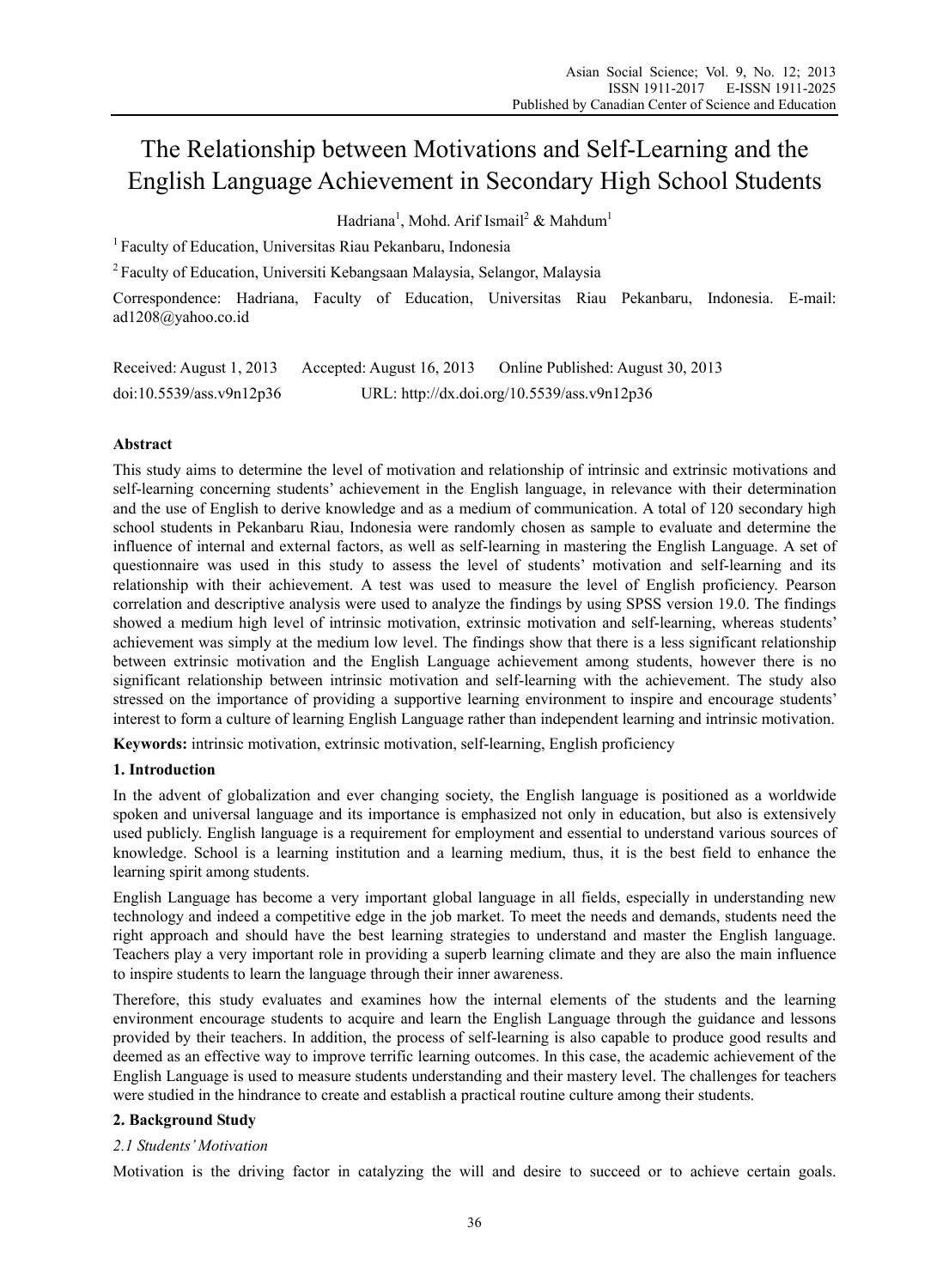Motivation can be considered as a drive to avoid failure (Donald, 2001). In this regard, motivation is considered as an extension of the psychological process that drives a person to act. In principle, motivation is the force to meet biological needs and demands. Motivation is also related to the interest and stimulation. According to Ross (1999), *"motivation is the reason why people behave the way they do. Motivated behaviour is energized, directed, and sustained".* 

According to Azizi Latif Yahya and Jaafar Sidek (2005), motivation has a significant effect on the areas of growth, development, learning and achievement. Motivation is a process to encourage certain behaviour as to achieve specific information. Motivational concepts are difficult to understand because their effects cannot be known directly. A teacher has to consider various action motives of one's behaviour as to measure changes, desires, needs and goals. High motivation will motivate an individual to work harder to achieve his goals. Indeed, motivation is a very useful stimulant in determining a student's achievement in his studies.

This is in line with the opinion stated by Woolfolk (1990) that motivation is referred to as an internal power in human, which arouses, directs and controls their interest and behaviour. A student is said to have the motivation to learn if he has a high level of attention and perseverance in solving certain learning tasks. A motivated student will have great effort and enthusiasm in learning, even outside the time specified by the teacher, as well as having the need to have extra learning. Motivated students are committed and always have the needs to find and enrich information from various sources. Mohd Anizu & Siti Salwa (2002) described motivation as a force that makes people change their attitudes, interests or activities.

## *2.2 Motivation Stimulus*

Motivational stimulus triggers the craving and the will to achieve something. Motives and incentives are two main types of motivating stimuli.

Motive is the key element of incentives to stimulate and force the desire to learn and acquire something. Motives may be a need to get a job done, an appreciation from others, to demonstrate personal ability, to take up challenges and so on. Through a strong motive, students usually can study harder and effectively working toward meeting their needs. For instance, a student who knows the importance of the English Language to further his study at a higher level will have better focus to ensure that his will to acquire and understand the language can be realized.

While incentives are shaped by external influence to support and entertain the students during the learning process, such as teachers' appraisal, interesting teaching aids and fantastic lessons. The incentives promote the students to be diligent and enhance a stronger desire to master the lesson. An occupation or a field of works will be more effective if the main forces and influential factors are identified. For example, when a student is praised by the teacher after a good presentation, this will be a symbol of excellence. In other words, motivation is indeed part of the many leaning concepts. Incentives are motivating an individual to act and to reap the rewards.

## *2.3 Types of Motivation*

There are two types of motivation as identified by psychologists, namely:



Figure 1. Two types of motivation

The first type of motivation is internal in nature and it is in a form of volunteerism driven by pleasure, desire, attitude, interest and the internal factors of an individual. For example, individuals who are keen to learn and eager to master the subject will study harder and always have the drive to complete their assignments.

Based on Bruner (1966), intrinsic motivation is linked with curiosity and inner drive to achieve efficiency for new students in the school. However, not all intrinsic motivation is created by nature. There is also a set of intrinsic motivation which is formed by the purposes of getting personal pleasure and fun in acquiring new learning experiences.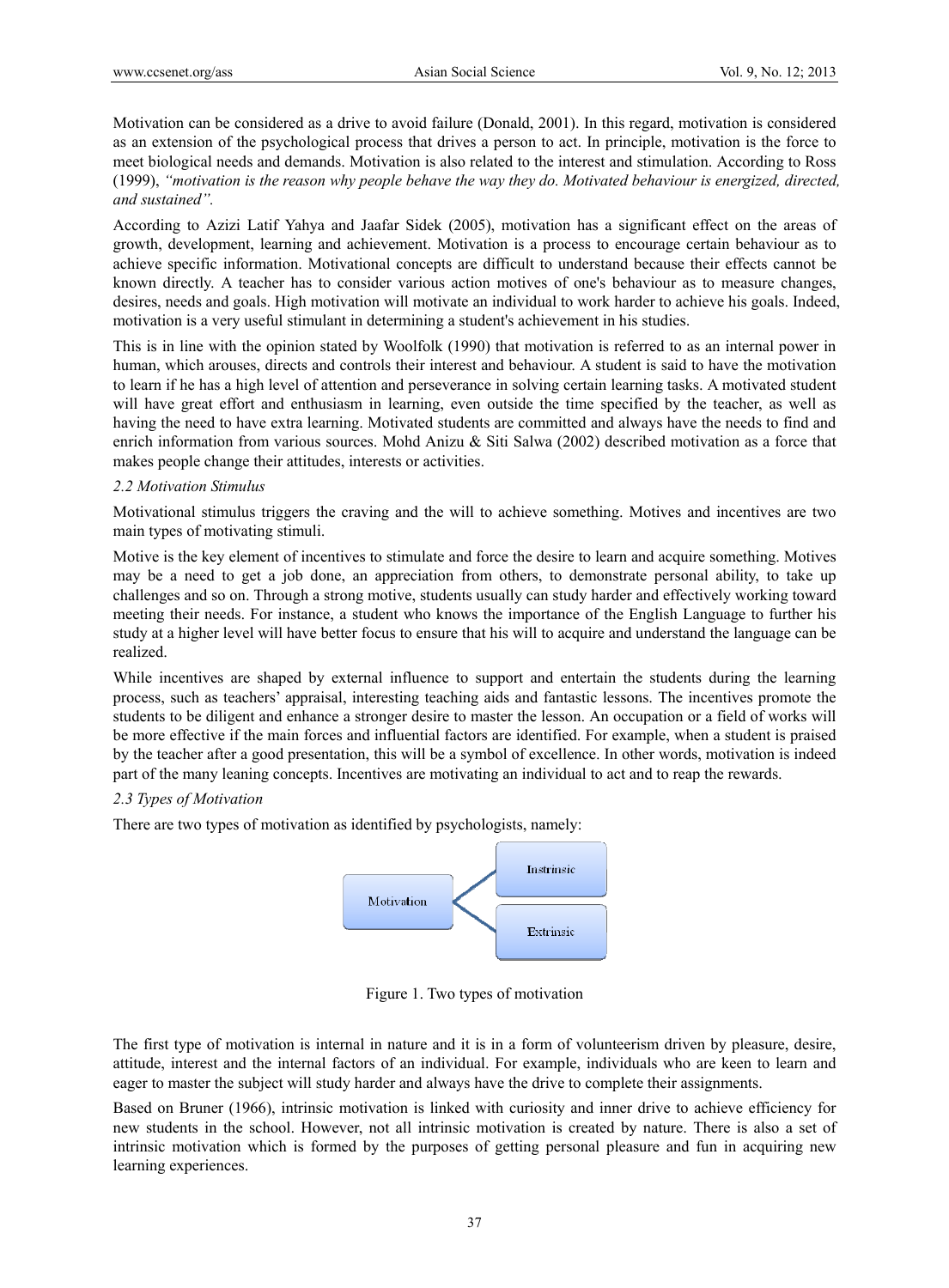Students who are driven by intrinsic motivation can be seen by their characteristic and propensity towards challenging learning situations. They have more incentive to work to leverage personal satisfaction, rather than trying to get good grades for the sake of getting acknowledgement. They prefer to solve their problem on their own instead of relying on their teachers' assistance or guidance.

A well-motivated teacher who is driven to enhance the learning process for academic purposes should take advantage of this intrinsic motivation in students by creating a great learning climate which provides satisfying activities and learning opportunities for the students. In other words, teachers need to direct the students to work towards successful learning. However, it should be determined in advance, so that students will perceive themselves as capable.

In the school context, students' feeling is connected with the subjects studied, teachers and schools. Positive feelings on a subject will influence the students to work diligently to achieve a high grade for the subject. Good grades will convince the students that they are really capable in the subject.

The second type of motivation is more prevalent, due to the encouragement and supports from the outside, such as from teachers' determination and skills, a fun learning environment, effective teaching aids and interesting ICT stimulation, peer support and comprehensive learning facilities. For example, a proper set of testing equipment in the science labs or a comprehensive English language laboratory in schools will inject extra enthusiasm and the desire to learn.

External motivation may be less effective because its goal could be misconstrued by students. This occurs because students will focus mainly on getting certain rewards rather than fulfilling actual learning objectives. However, a simple intrinsic motivation such as a well-endowed praise or appreciation remains to be effective because it works as an encouragement and a positive reinforcement for students.

Extrinsic motivation will be a drive in students to do something beneficial. Extrinsic motivation is grown from external stimuli in order to move the individual to be more engaging in an activity that will bring great benefit to him. Extrinsic motivation can be stimulated in the forms of a simple praise, incentives, prizes, grades and conducive environment and climate which propel students to learn.

In the classroom, teachers need to know the type of reinforcement to be used and how often it should be given. The reinforcement can be provided on a regular basis, such as frequent praises or a solicitation of support. According to Kazdin (1984), reinforcement will be more effective when it is regularly given at the initial state of learning. Therefore, it is good to provide frequent praises and supports especially when students begin to learn a new task.

# *2.4 Self-learning*

Self-learning is an effective way of a student-centred learning where the teacher's role is reduced, as the learning activities are explored and developed by the students through effective materials provided by the teacher or access made through ICT. The teachers mostly play the roles as motivators, facilitators and mediators. This concept is often referred to as Self-directed Learning or Self-instruction Learning (PAK) and also known as the Self-access Learning.

Self-learning refers to the personal search for information on the internal drive, without neglecting teachers' main roles. In fact, teachers can guide their students to find out the best that they can do, in order to regulate and assist their learning activities.

Self-learning will help students to plan, organize and evaluate their own learning. According to Rozman Harun (2001), the aspects of self-study or self-learning are self-confidence, the use of individual learning strategies; it depends on students' willingness to take responsibility of their own learning; it is closely linked with the meta-cognitive strategies of planning, decision making, monitoring and evaluation.

## *2.5 Achievement*

Achievement is the ultimate success of meeting the goals. On the other hand, achievement level is the extent to which a student succeeds in the examination or standardized test (Wilkes-Carille, 2000). A standardized test which is used to measure students achievement should be based on the criteria provided by the learning materials and stated in the learning elements.

## *2.6 Statement of the Problem*

According to Ross CM (1999), the Indonesian students are still weak in the English Language and their proficiency level is still low. They failed to openly communicate well, even the school test results also showed that the results obtained are poor. Teachers are also seen as not adopting an exciting English Language teaching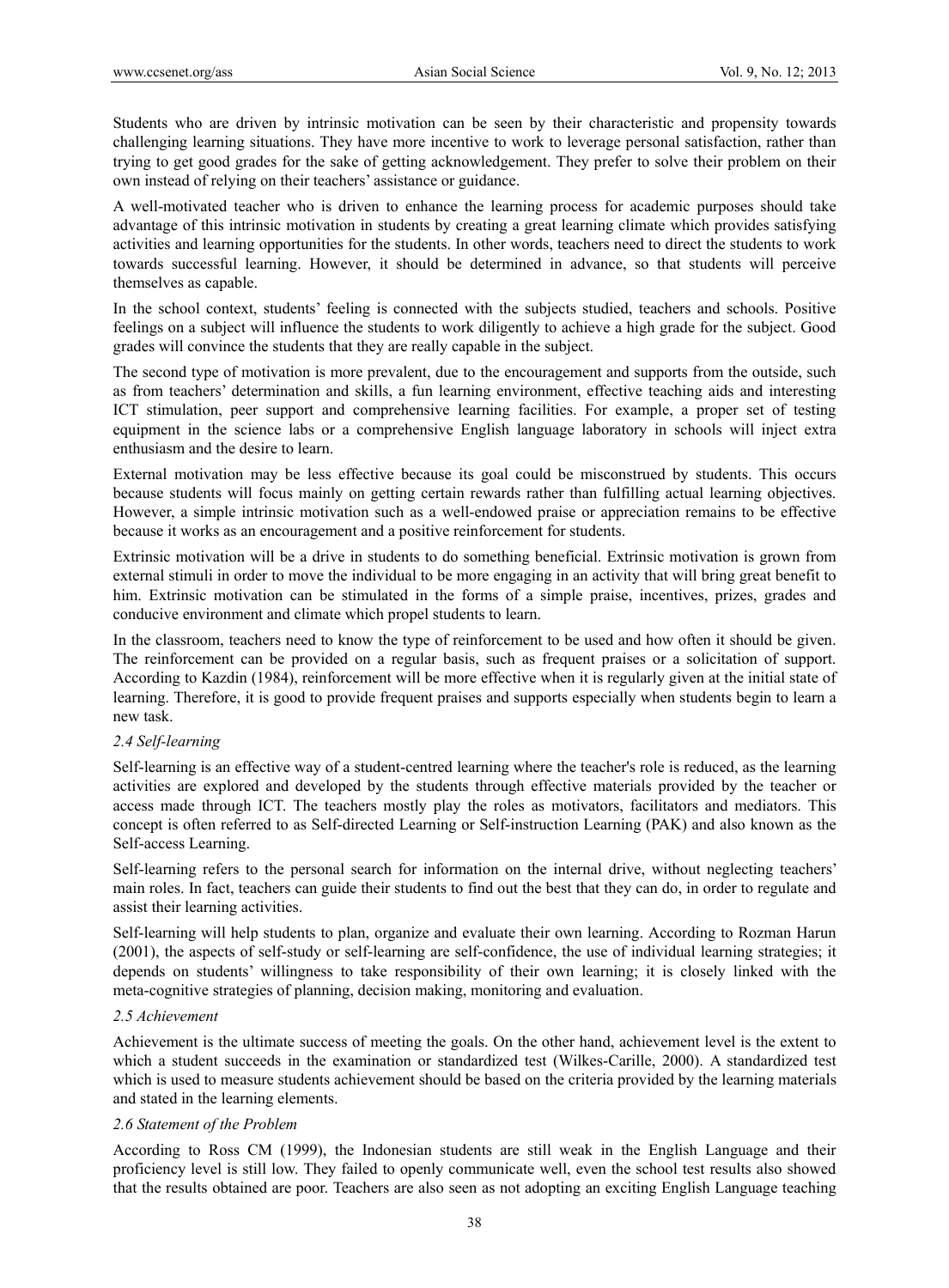methods and the learning climate is less favourable.

The common problems encountered in the English reading practice is that students do not have any significant reading strategies, since they do not receive any specific reading training to change the topic, to identify main ideas and to derive specific information from the reading texts. Hence, students often encounter deadlock and constantly in confusion.

Other problem found is that students are disinterested and do not show enthusiasm in the English language classes. According to Donald (2001), group works and independent learning materials can help to attract students' interest to the materials they are learning, but these efforts are rarely implemented. Instead, teachers are still conducting a traditional one- way communication and dominating the whole instructional process.

## **3. Purpose of the Study**

This study aims to identify the students' ability to acquire the English Language, as a result of intrinsic motivation, extrinsic motivation and self-learning. Relatively, it is also to study the relationship of the three aspects with students' English Language proficiency.

## **4. Conceptual Framework**



Figure 2. Relationships of the variables studied

The variables of motivation and self-learning are important factors found to be effectively influence students' English Language achievement. Hence, a profound low or high level of motivation and self-study can determine the level of students' achievement in the subject. This is the focus of this study, which is to determine the level of intrinsic motivation, extrinsic motivation and self-learning in affecting students' performance and the English Language proficiency.

Intrinsic motivation refers to the following aspects of how students direct their learning with clear goals, students' participation in the English Language learning activities, active seeking for clarification during the lessons, the excitement to perform activities, the proper use of reading techniques, the happy feeling during the lesson, self-satisfaction, no sense of shame in using the language, diligent in learning the language, capable and frequently use the language.

On the other hand, extrinsic motivation covers the aspects of how the external encouragement and motivation help students to understand and acquire the English Language, speaking activities, technology aids, teaching facility, special attention given by teachers and friends, activities and campaigns organized by the school, competitions with the English language counterparts, the influence and role of the media as well as the surrounding community, participation in the English Language contests, teachers' rules and the needs to meet career demands.

Self-learning involves several aspects, namely through students learning behaviour in understanding and mastering the English Language, such as self-study, personal learning strategies, self-monitoring of the learning progress, setting up personal target, self-efforts to use the language, self-access for information from the Internet, personal revision, imitating the way other people talk and interact constantly in the English Language, self-changing personal learning strategies, using the proper way to read and managing a comprehensive study schedule.

# **5. Research Methodology**

This is a survey using a questionnaire and test. The intrinsic motivation includes 22 items, extrinsic motivation has 23 items, and self-learning includes 22 items, while the test of achievement encompasses 40 multiple choice items to evaluate students' achievements. The sample of the study comprised 120 students from 10 secondary high schools in Pekanbaru, who were randomly selected. A pilot test was carried out to test the reliability of the research instrument, and it involved 30 students from different school where they had the same standard. The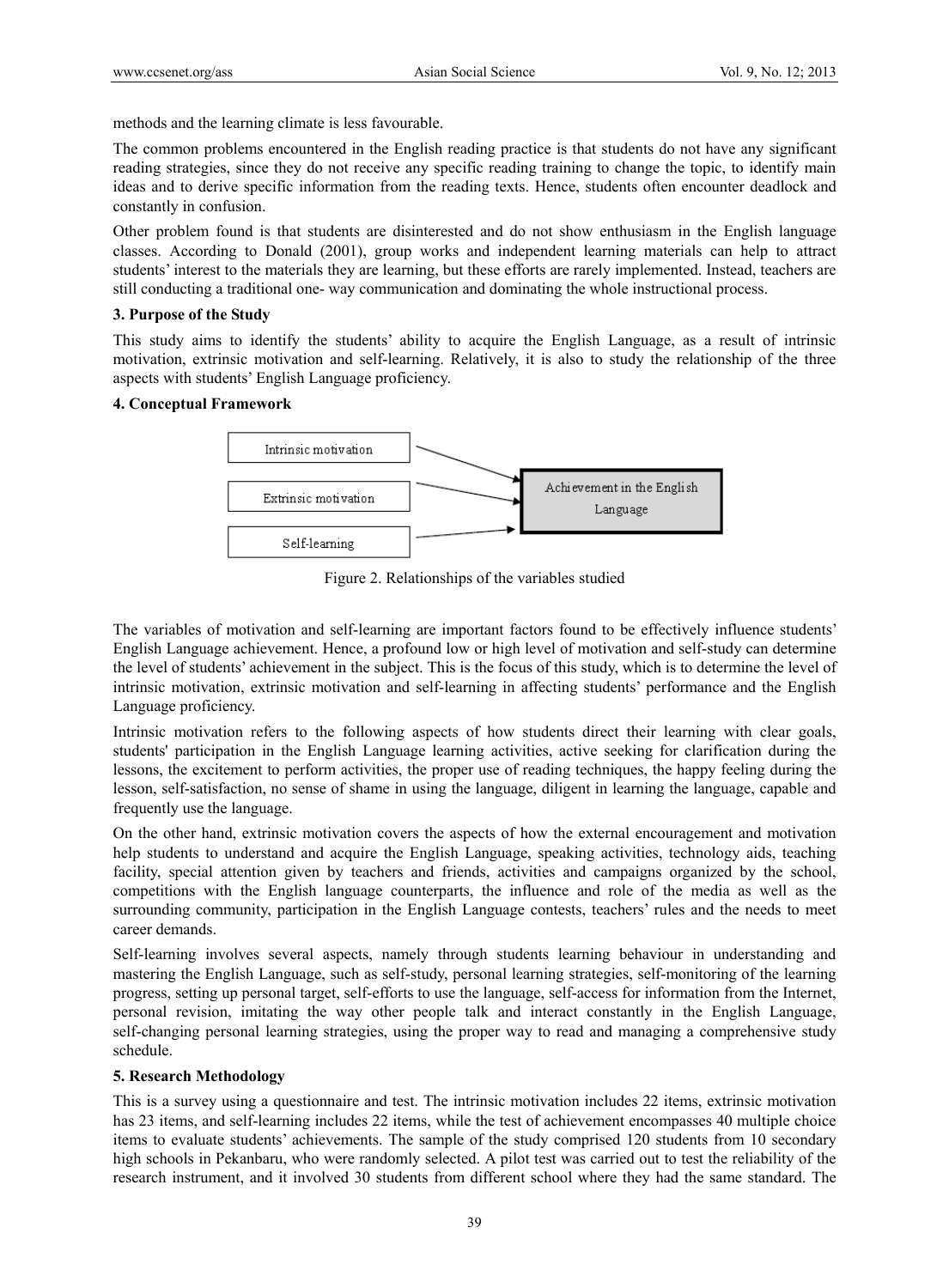Cronbach's Alpha for the reliability value of the intrinsic motivation was 0.86; extrinsic motivation was valued at 0.88, whereas a value of 0.84 was found for self-learning. The Cronbach's Alpha value for the achievement test was 0.85.

## **6. Findings and Discussion**

The following data shows the level of intrinsic motivation and extrinsic motivation among students.

## *6.1 Students' Motivation Level*

The descriptive analysis involving the mean and standard deviation was conducted to determine the level of intrinsic and extrinsic motivations. The results are shown in Table 1 below.

| <b>Variables</b>            | Mean | <b>Standard Deviation</b> | Interpretation |
|-----------------------------|------|---------------------------|----------------|
| Intrinsic Motivation        | 3.47 | 0.307                     | Medium High    |
| <b>Extrinsic Motivation</b> | 3.66 | 0.217                     | Medium High    |
| Total                       | 3.62 | 0 2 5 4                   | Medium High    |

Table 1. The level of motivation among students

Based on the table above, intrinsic motivation is moderately high (mean  $= 3:47$  and sd  $= 0.307$ ), as well as extrinsic motivation which also shows a medium high (mean  $= 3.66$  and sd  $= 0.217$ ). In conclusion, the level of students' motivation is high but at a moderate level.

This finding indicates the existence of internal and external motivations in students' efforts to understand and acquire the English Language. This is consistent with the view of Habibah Elias (1993), that all students are motivated to learn because of their personal needs and initiatives, and it will be more rewarding rather than learning for the sake of fulfilling others' needs. Hence, the driving force for students to master the English Language lies in themselves which triggers their efforts to achieve it.

This level can actually be enhanced through teachers help and expertise in providing a conducive climate, supported with appropriate teaching and learning aids, including the proper use of ICT. In this way, teachers create a fun and interesting environment for students to learn, thus effortlessly engage their focus and attention. The same view was given by Cofer (1972), who stated that the inner feelings in students to learn are the most useful motive to increase their maturity and satisfaction. The same view was also expressed by Gill, Gross & Huddleston (1983), who emphasized that when students participate actively during the learning process, this will improve their achievement and also enhance their learning performance.

All in all, the finding shows that the level of motivation is not enough to help them to improve their proficiency in English. Accordingly, to increase students' intrinsic motivation, Belaja et al. (2012) suggest that students be exposed to activities which are personally interesting and enjoyable. Likewise, Liu and Zhang (2013) provided the following recommendations: a) making the students aware of the importance of English, enhancing their self confidence, boosting their positive attitude towards English, praising them, providing positive feedback, encouraging them to have more access to English (such as fine arts, watching film and making pen pal with international students) which can be considered as good ways to enhance students' motivation.

# *6.2 Level of Self Learning*

The following findings indicate results of the descriptive analysis using the mean and standard deviation related to the level of self-learning, to assess the efforts and initiatives taken by students in mastering the English Language. Muhammad Rafee (1990) specified that personal or self-effort in finding information is the most effective way to understand and master the language. The descriptive analysis result is shown in Table 2 below:

| Variables     | Mean          | <b>Standard Deviation</b> | Interpretation |
|---------------|---------------|---------------------------|----------------|
| Self-learning | یم .<br>⊥ ∠…د | .14                       | Average        |

Table 2. Level of self learning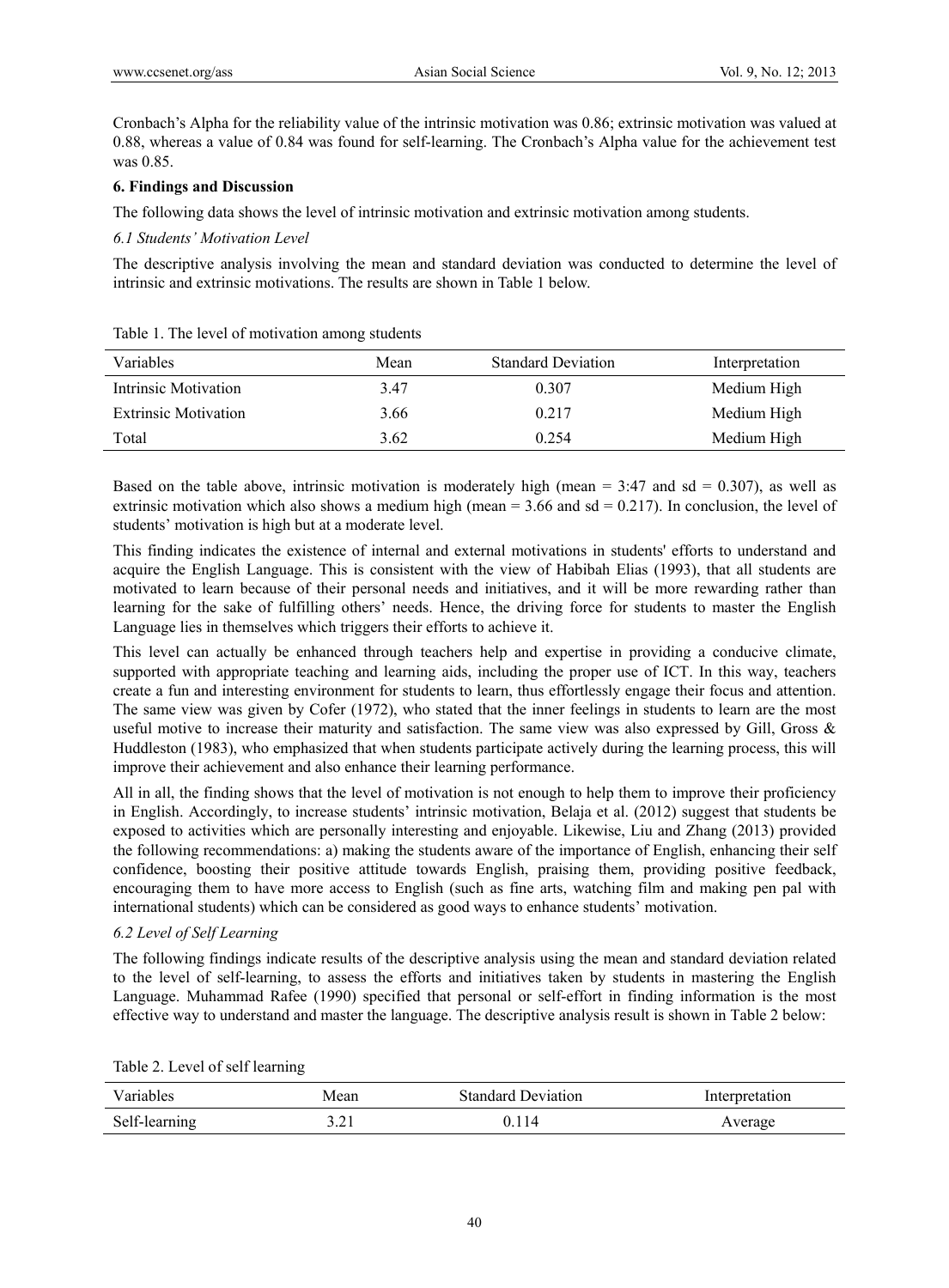The finding shows that the level of self-learning is at a moderate level. This clearly shows that the students are not fully prepared in the context of self-learning and still rely on the teachers as their source of information and educational resources. Self-learning is a learning approach that allows students to personally access their learning resources, thus acquire knowledge and skills independently. Mohd Anizu and Siti Salwa (2002) in a study concluded that students' involvement in the learning process is not yet optimal; hence, this hampers their acquisition of knowledge and skills. To tackle this problem, Wu et al. (2011) suggest that any academic program should provide the students with a foundation from which they can further develop their own ability to keep on studying on their own.

Even in the presence of internal and external motivations, students are still unable to successfully learn in the right way and are still vague of the best efforts to get the best learning outcomes. In other words, even though students learn on their own, they are still under their teachers' supervision and guidance. Therefore, an appropriate learning environment should be provided to meet the needs, interests, and various learning styles. This view is also supported by Roziman Aaron (1999), who has seen the need for a conducive learning environment to promote learning and practical outcomes.

Teachers and technology should be correlated, in which information technology is used constantly and teachers wholeheartedly plan and manage their teaching and learning process (Baron, 2001). This is the most ideal way, including providing guidance for the students in their study and in their progress of obtaining information (Nur Mustafa, 2012). To get the students motivated, the teachers also must have excellent competency. This is because the teachers are the people who have direct influence on the students' achievements.

## *6.3 Level of Students Achievement*

Descriptive analysis involving the mean and standard deviation was conducted to determine the level of achievement of the English language learners. The result is shown in Table 3 below.

| Table 3. Level of students' achievement |  |  |
|-----------------------------------------|--|--|
|-----------------------------------------|--|--|

| Variables                                       | Mean | <b>Standard Deviation</b> | Interpretation |
|-------------------------------------------------|------|---------------------------|----------------|
| The achievement of the English Language Leaners | 2.02 | $.8^{\circ}$              | Medium low     |

Students achievement in the English Language was found as still at the medium low level based on the results of the study. This indicator signals that the internal and external motives and self-learning are unable to provide much help in improving the skills and English Language proficiency. This might be due to teachers' pedagogical skills which need to be changed, the use of ICT in teaching and learning should be expanded, and the learning process also requires a more practical approach to provide ample hands-on practices of its use in various situations. According to Deci and Ryan (1985), a combination of individual's inner drive and impressive teaching pedagogy can produce a fantastic learning situation, which involves learners' active participation and a great way of teaching.

According to Ross (1999), achievement can be improved if the teachers manage to plan and apply effective strategies and capable of making the students enjoy learning the language. This is the nagging reason for teachers to continuously learn and apply new superb skills to manage their lesson.

## *6.4 Relationship of Motivations and Self-Learning with Students Achievement*

Pearson correlation analysis was conducted to determine the relationship between intrinsic motivation, extrinsic motivation and self-learning with the achievement of English language learners. The results are shown in Table 4 below.

|                             | Achievement of the EL |       |                          |  |
|-----------------------------|-----------------------|-------|--------------------------|--|
| Relationship                | R                     | Sig.  | Interpretation           |  |
| Intrinsic Motivation        | 0.191                 | 0.145 | $\,$                     |  |
| <b>Extrinsic Motivation</b> | 0.301                 | 0.019 | poor                     |  |
| Self-learning               | 0.046                 | 0.730 | $\overline{\phantom{a}}$ |  |

Table 4. Relationship of motivations and self-learning with students achievement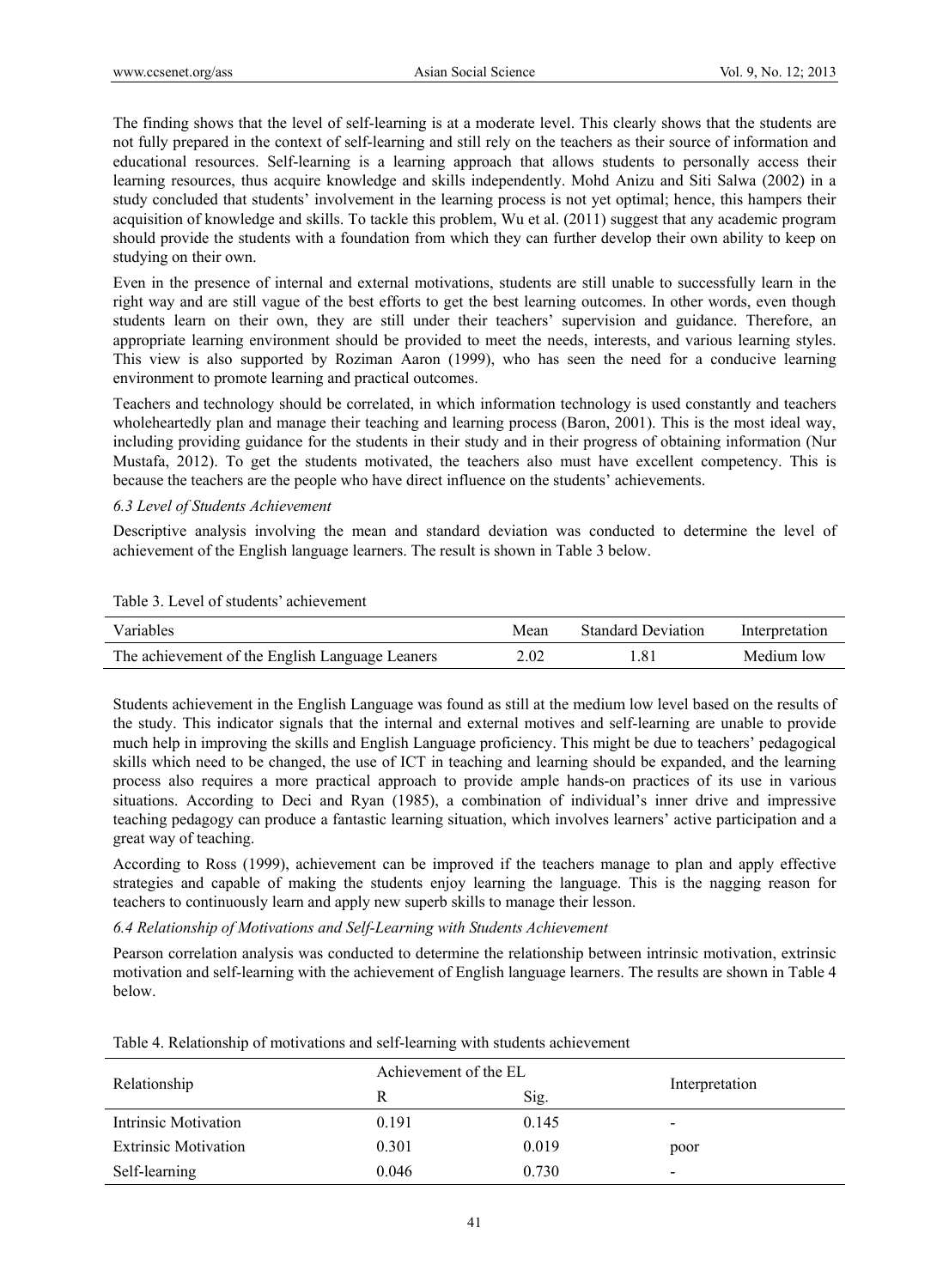Table 4 shows the relationship between students' motivations and self-learning with their achievement. The result shows a poor relationship. This means that students' internal motivation did not have a significant correlation with the achievement, the same goes to external motivation and self learning on students' achievement. Based on the aforementioned discussions, it is obvious that intrinsic motivation, extrinsic motivation and self-learning contributed only a small percentage to the acquisition and students achievement in the English Language.

One of the things that need to be determined is the ways to mobilize the relevant motives with students' personal needs and the content of the English Language syllabus. Currently, it seems that students are interested to acquire the English Language; however the interests are strictly for entertainment and games, which do not lead to the requirement and skills as stated in the content of the subject syllabus.

#### **7. Implications and Recommendations**

Based on the findings, the results indicate the level of students' motivation and self-learning is still moderately high. Hence, more concrete steps need to be done in providing better understanding among the students on the needs to have clear motives to learn, together with a comprehensive support from the environment to enhance the learning and teaching process. The problem lies in the students who are not clear of their personal motives to learn and who fail to see the inherent competition with peers as a challenge of a healthy competition. This is indicated by Azilah Arshad (2001) who indicated that poor thinking and lame perspective on the learning ethics and learning needs, will fail the students to emphasize their drives to learn in the right way.

Conclusions can be drawn from the findings that students are not familiar with the culture of self-learning, students are more comfortable with the teachers' dominant attitudes in the teaching and learning process, thus they fail to personally find other opportunities to get involved in the learning process. Teachers need to be aware of this, so as not to victimize their students of the circumstance.

The teaching and learning situation itself should be fair to the students by giving them fair chances to grow their own potentials. According to Habibah Elias (1993), students should be actively involved in the learning and teaching process, as their potentials will fail to grow if they do not fully utilize their senses to apply their personal skills in providing their ideas and talents.

This study is also a reminder to the schools in providing comprehensive facilities to support students' learning. This is consistent with the view provided by Abedah Ismail and Norhaini Abedah (2004) who stressed on the importance of the learning environment as a motivating factor to improve the learning process. At the same time, it is essential for the teachers to provide proper guidance and encouragement, so that students can improve their strength and spirit of acquiring new learning information. This study has the some recommendations: a) the school should provide pleasant environment for students b) The ministry of education should retrain the teacher how to be creative to encourage students via technology to increase their intrinsic and extrinsic motivation as well as to contribute to their achievements c) the teacher should build up rapport with students and provide guidance for them how to do self-learning to improve their English.

#### **8. Conclusion**

In conclusion, internal and external motives in each of the students need to be mobilized to support their learning activities. As high internal motives, supported by conducive learning environments will create a better climate and are able to boost students' achievement. This is due to the fact that students learn based on their own needs and personal desires, not because they are forced or directed by others. In addition, the provision of information with the help of technology will quicken the exploration of authentic information; hence, effortlessly engage students with the learning process. Thus, this relatively creates a situation of active teaching and learning, as well as provides a meaningful experience for students.

## **References**

Arshad, A. B. (2001). *Modul Pembelajaran Kendiri bagi perisian macromedia authorware 7.* Skudai: Universiti Teknologi Malaysia.

Barron. (2001). *Achievement Goal and Optimal Motivation: Testing Multiple Goal Models.* New York.

- Belaja, K., Sai, G. T. B., & Lin, A. L. W. (2012). Effects of Lecturer's Transactional Presence towards Learners' Intrinsic Motivation in Learning English as a Second Language through Distance Education. *Malaysian Journal of Distance Education, 14*(1), 77-97.
- bin Harun, R. (1999). *Hubungan Konsep Kendiri dengan Pencapaian Akademik Pelajar.* Sarjana Muda, Universiti Teknologi Malaysia, Johor.